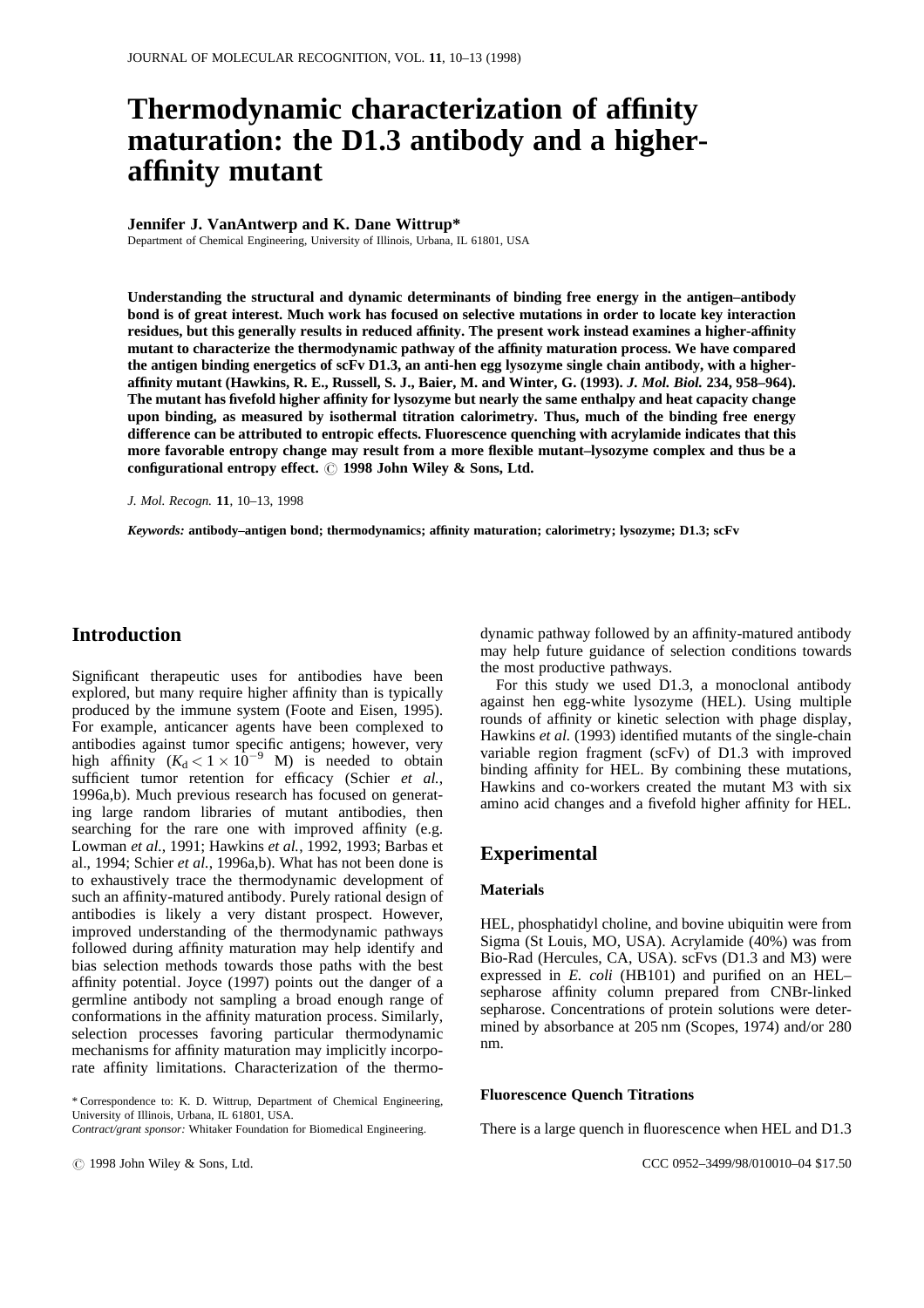(or M3) bind. By titrating known concentrations of the antigen with the antibody, the equilibrium dissociation constant was measured. Fluorescence was measured with an SPF-500C spectrofluorometer (Spectronic Instruments, Inc., Rochester, NY, USA) operated in ratio mode using an internal fluorescence standard. The cuvette block was temperature-controlled at 25°C by a circulating water bath.

To reduce protein adsorption, cuvettes were soaked overnight in a  $\frac{1}{4}00$  mg  $1^{-1}$  solution of phosphatidyl choline, then rinsed in water and air-dried. Titrations were performed in HBS (10 mM HEPES, 150 mM NaCl, 3.4 mM EDTA). Ubiquitin, a protein with very low fluorescence, was added (at  $30 \text{ mg } 1^{-1}$ ) to the HBS as a carrier protein to further reduce adsorption to cuvette walls (Foote and Winter, 1992).

For a titration a cuvette would contain 20–30 nM antibody in 2.5 ml. Aliquots (10  $\mu$ l) of a 2  $\mu$ M solution of HEL were added to the cuvette and allowed to reach equilibrium for 8 min before each fluorescence measurement. An identical blank titration of HEL into HBS was performed. The excitation was at 280 nm, with a 1 nm slit to reduce photobleaching. Emission was measured at 346 nm (the peak for D1.3), with a 20 nm slit to maximize signal. The fluorescence was measured for 10 s and averaged, and the excitation shutter was closed to prevent photobleaching between measurements.

The fluorescence quench  $F_q$  was defined as the fluorescence of the titration mixture, less the fluorescence of the antibody alone, less the fluorescence of the corresponding HEL concentration from the blank titration. The dissociation equilibrium constant is defined by assuming the binding model

$$
K_{\rm d} = \frac{\rm [Ab][H]}{\rm [AbH]}
$$

Using this, the fluorescence quench is described by

$$
F_{q} = \frac{1}{2} \Delta f [([Ab]_{0} + [H]_{t} + K_{d})
$$
  
-  $\sqrt{([Ab]_{0} + [H]_{t} + K_{d})^{2} - 4[Ab]_{0}[H]_{t}]}$ 

where  $\Delta f$  is the molar fluorescence change upon complexation with lysozyme; [Ab], [H] and [AbH] are the concentrations of antibody, HEL and complex respectively,  $[Ab]_0$  is the initial antibody concentration and  $[H]_t$  is the total HEL concentration (free and in complex). A non-linear least squares fit was performed to estimate the parameters  $K_d$  and  $\Delta f$ , with the HEL concentration as the independent variable and the fluorescence quench as the dependent variable.

#### **Isothermal Titration Calorimetry**

Titrations were performed using the MCS microcalorimeter (Wiseman *et al.* 1989) from MicroCal Inc. (Northampton, MA, USA). The scFv and HEL were dialyzed overnight in the same vessel. The buffer used was 10 mM sodium phosphate (pH 7.1) with 150 mM NaCl. The proteins were centrifuged for 10 min at 16 000 *g* to remove aggregates, then degassed. For a typical experiment, 0.1 mM HEL

solution was titrated into a  $5 \mu$ M scFv solution. Following a  $2 \mu l$  preinjection, 15 injections of 10  $\mu l$  each were made. Including a correction for the heat of dilution, the enthalpy of binding was calculated by ORIGIN (MicroCal Inc.).

#### **Acrylamide Quenching of Fluorescence**

A cuvette was coated with phosphatidyl choline, then filled with HBS containing ubiquitin  $(30 \text{ mg } 1^{-1})$ . Protein was added to the cuvette from concentrated stocks to yield the following concentrations: 100 nM scM3, 200 nM D1.3, 200 nM HEL,  $100$  nM  $scM3 + 100$  nM HEL or  $200$  nM  $scD1.3 + 200$  nM HEL. The cuvettes with HEL and antibody together were allowed sufficient time to reach equilibrium.

Fluorescence was measured at an excitation of 280 nm and an emission of 346 nm in a cell thermostatted to 25°C. Successive aliquots (10, 15 or 20  $\mu$ I) of 40% acrylamide were added to the cuvettes and the fluorescence was measured. Fluorescence data were corrected for the dilution of the protein due to the increase in volume (about 5%) over the course of the titration. Fluorescence intensities were also corrected for the absorbance of incident light due to the acrylamide (McClure and Edelman, 1967). Finally, for the complexes a correction was made for the fraction of protein not in complex at equilibrium, by subtracting the fluorescence contribution of the free protein as measured in the titrations with one protein only.

## **Results and Discussion**

By fluorescence quench titrations we determined the binding equilibrium constants  $(K_d)$  at 25 °C to be 22 ( $\pm$  10)  $\times 10^{-9}$  M for D1.3 and 4.2 ( $\pm 1.7$ )  $\times 10^{-9}$  M for M3. Thus, in terms of the free energy,  $\Delta\Delta G$  of binding ( $\Delta G$ <sub>mutant</sub>  $-\Delta G_{\text{wild-type}}$ ) is  $-1.0$  kcal mol<sup>-1</sup>. Isothermal titration calorimetry was used to measure the change in enthalpy upon binding. At 25 °C,  $\Delta H$  of binding for D1.3 and M3 is essentially the same, within accuracy limits of the measurements ( $-21.9$  and  $-22.2 \pm 0.6$  kcal mol<sup>-1</sup> respectively). Therefore the increased affinity can be largely attributed to entropic effects (Table 1).

Murphy *et al.* (1995) have developed a theoretical deconvolution of the entropy into the component contributions from the solvation ( $\Delta S_{\text{solv}}$ ), configurational ( $\Delta S_{\text{conf}}$ )

| Table 1. Thermodynamics of binding show that affinity<br>improvement of mutant M3 is predominantly<br>entropic                    |                             |  |                                                                                                                                                                             |  |
|-----------------------------------------------------------------------------------------------------------------------------------|-----------------------------|--|-----------------------------------------------------------------------------------------------------------------------------------------------------------------------------|--|
|                                                                                                                                   |                             |  | $\Delta G$ $\Delta H$ $\Delta C_p$ $-T \Delta S$<br>(kcal mol <sup>-1</sup> ) (kcal mol <sup>-1</sup> ) (kcal mol <sup>-1</sup> K <sup>-1</sup> ) (kcal mol <sup>-1</sup> ) |  |
| D <sub>1.3</sub>                                                                                                                  | $-10.4 \ (\pm 0.3)$ $-21.9$ |  | $-0.35 \ (\pm 0.01)$ $+11.5$                                                                                                                                                |  |
| ΜЗ                                                                                                                                |                             |  | $-11.4 \ (\pm 0.2)$ $-22.2 \ (\pm 0.6)$ $-0.38 \ (\pm 0.03)$ $+10.8 \ (\pm 0.6)$                                                                                            |  |
| $\Delta\Delta$                                                                                                                    | $-1.0$ ( $\pm$ 0.4) $-0.3$  |  | $-0.03 \ (\pm 0.03) \qquad -0.7$                                                                                                                                            |  |
| Data at 25 °C. All negative values in table represent favorable<br>contributions to binding: AA represents mutant minus wild type |                             |  |                                                                                                                                                                             |  |

putions to binding;  $\Delta\Delta$  represents mutant minus wild-t (M3 - D1.3). Numbers in parentheses are standard deviations (or standard error in the slope for  $\Delta C_p$ ).

# 1998 John Wiley & Sons, Ltd. JOURNAL OF MOLECULAR RECOGNITION, VOL. 11: 10–13 (1998)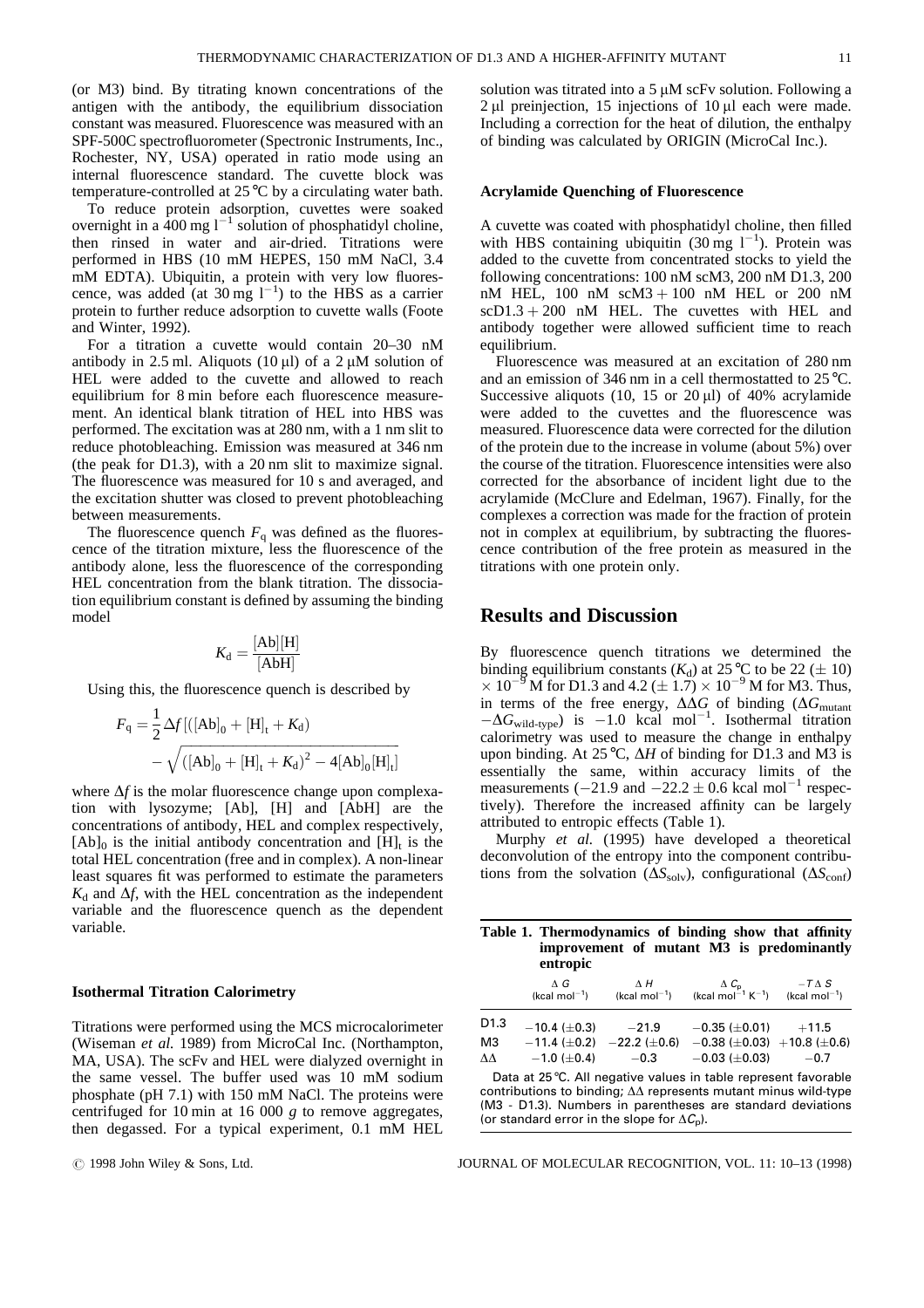

Figure 1. Enthalpy change upon binding antibody to HEL. The slope of each plot is the heat capacity change upon binding. (a) Wild-type D1.3. Open squares are for the Fv and crosses are for the scFv, demonstrating the same behavior. Full squares are data from Schwarz et al. (1995) for Fv D1.3 to show agreement. (b) Mutant scFv M3.

and cratic  $(\Delta S_{\text{crat}})$  entropy terms, with cratic entropy approximately constant (Novotny *et al.* 1989).  $\Delta S_{\text{solv}}$ accounts for the change in entropy upon binding resulting from solvent effects, including solvent binding or release. The solvation contribution to the entropy change at temperature  $T(K)$  is

$$
\Delta S_{\text{solv}} = \Delta C_{\text{p}} \ln \left( \frac{T}{385} \right)
$$

Thus, to evaluate the entropic improvement of M3, additional calorimetry was done to obtain the heat capacity change of binding for each antibody (Fig. 1). Within limits of experimental uncertainty,  $\Delta C_p$  was the same for the wildtype as the mutant  $(-0.35 \pm 0.01$  and  $-0.38 \pm 0.03$  kcal  $\text{mol}^{-1}$  respectively). The uncertainty in the calculated  $\Delta S_{\text{solv}}$ (due to the uncertainty in  $\Delta C_p$ ) is larger than the entire binding free energy gain of the mutant, making it impossible to use this method to distinguish between solvation and configurational entropy gains.

To attempt to separate the entropy contributions experimentally, Stern–Volmer plots were constructed (Fig. 2). Acrylamide was used to quench the fluorescence of the scFv antibodies alone or while in complex with HEL. The upward curvature of the plots (which could indicate static quenching



Figure 2. Stern-Volmer plots comparing the effect of adding acrylamide as a fluorescence quencher to wild-type or mutant antibody solutions.  $I_0/I$  is the ratio of the fluorescence intensity in the absence of acrylamide to the fluorescence intensity in the presence of acrylamide. (a) For scFv antibodies only. Squares represent D1.3 and circles represent M3. Degree of quenching is indistinguishable. (b) For the complexes of scFv antibodies with HEL. Squares represent D1.3-HEL and circles represent M3-HEL. The M3-HEL complex is significantly more quenched than the D1.3-HEL complex.

or result from the large number of fluorophores in these antibodies) makes it impractical to fit Stern–Volmer constants (Eftink and Ghiron, 1981). However, it is clear that scFv D1.3 and M3 alone are quenched indistinguishably, while the M3–HEL complex is more quenched than the D1.3–HEL complex at the same acrylamide concentration. This indicates that the fluorophores in the M3–HEL complex are more accessible to a bulk phase quencher than the fluorophores in the D1.3–HEL complex. This provides preliminary support for the M3–HEL complex being less rigid, which would imply that at least some of the entropic gain is configurational.

To further probe the solvent entropy changes of the mutant, osmotic stress experiments are being conducted. Xray crystallography has identified 48 bound water molecules in the D1.3–HEL interface (Bhat *et al.* 1994). Goldbaum *et*

# 1998 John Wiley & Sons, Ltd. JOURNAL OF MOLECULAR RECOGNITION, VOL. 11: 10–13 (1998)